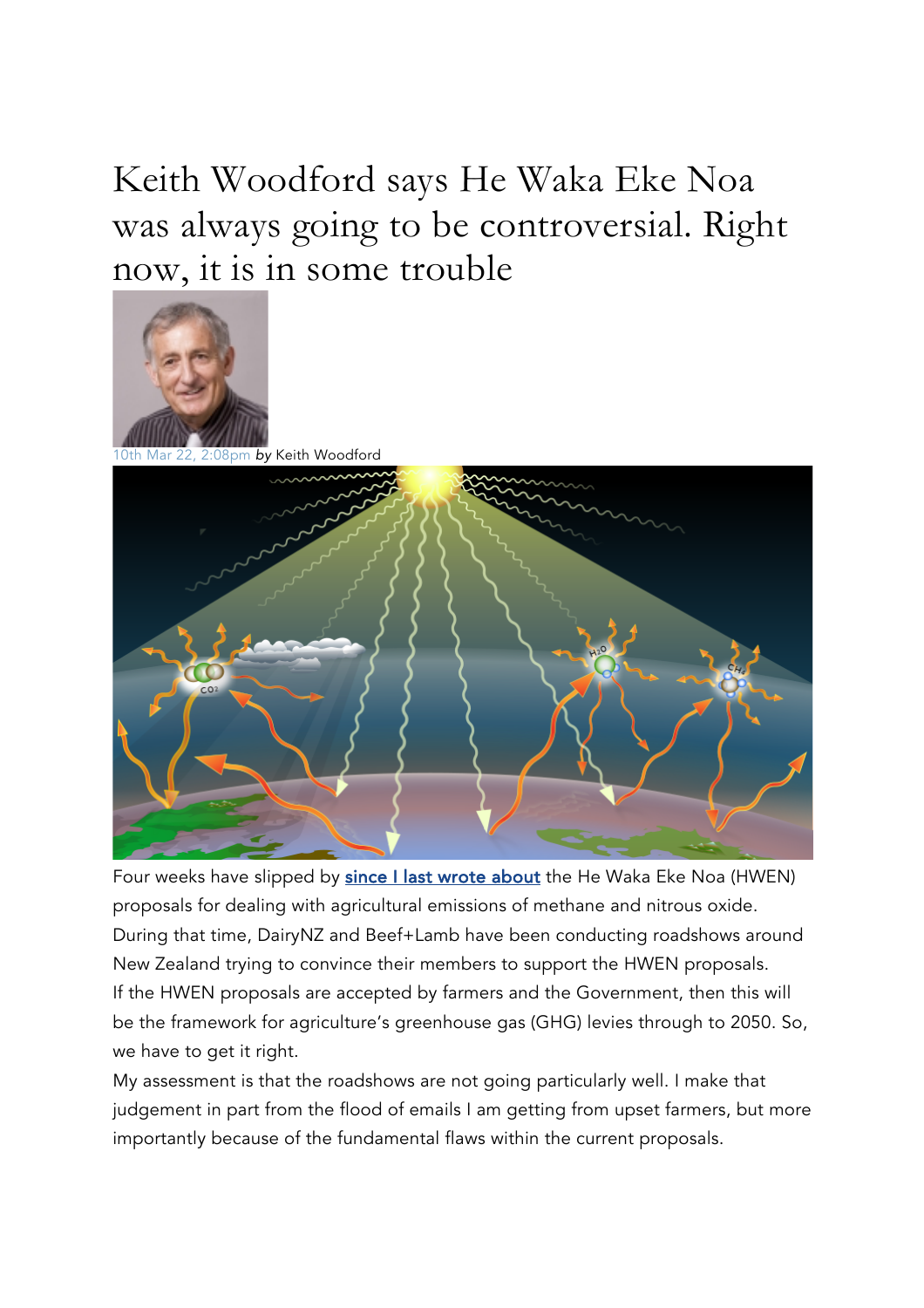My assessment is that there is some sort of consensus emerging that HWEN, rather than the Emission Trading Scheme (ETS), is the way to go, although there are dissenters even to that. However, there is great unhappiness, and with good reason, in relation to the specific proposals.

The dissenters to HWEN who say 'chuck it out' tend to be people who would like to throw a figurative grenade into the overall process of levying agriculture for its GHG levies. Well, they are unlikely to succeed. One way or another, agriculture is going to be levied.

Like it or not, all major political parties recognise that New Zealand has to do something to live up to the principles that it signed up to in 2015 at the 'Paris Agreement'. So, one way or another, New Zealand agriculture is going to be included in an emission reduction programme. It can either be the ETS or an HWEN scheme.

I am very clear that it has to be HWEN. This is because agriculture is a total misfit within the ETS. Being in the ETS would be destructive not only for agriculture but for the New Zealand economy.

There is a lot of misinformation about the importance of agriculture within the New Zealand economy. This is in part because of the crazy way we measure the contribution to GDP of what is called 'agriculture'.

The crazy GDP measurement system assumes that shearers are not part of agriculture. Nor are any of the contractors that supply farm-level services to farmers, such as silage contractors or crop harvesters. Inputs such as seed and fertiliser are regarded as costs which are deducted from agricultural revenue in the calculation of GDP. Similarly, all rural professionals are excluded from agriculture's contribution and included as part of the services sector. Fonterra and the meat companies also lie outside the sector.

Some clever Americans at Harvard University figured out way back in 1957 that the way to look at agriculture's contribution was to look at the whole agribusiness system from inputs through to the plate. But here in New Zealand, many people are still locked into ways of thinking that go back to peasant-farming days in Europe when a large proportion of people worked on farms, and the economy could be divided into three simple categories of farm-based agriculture, manufacturing and services. To understand the importance of the agribusiness sector, or as I often term it the 'agrifood sector', we have to look at the whole system from farm inputs through to the plate.

Within our current crazy system of collecting and presenting statistical information, the best way of getting an insight into the overall New Zealand agribusiness system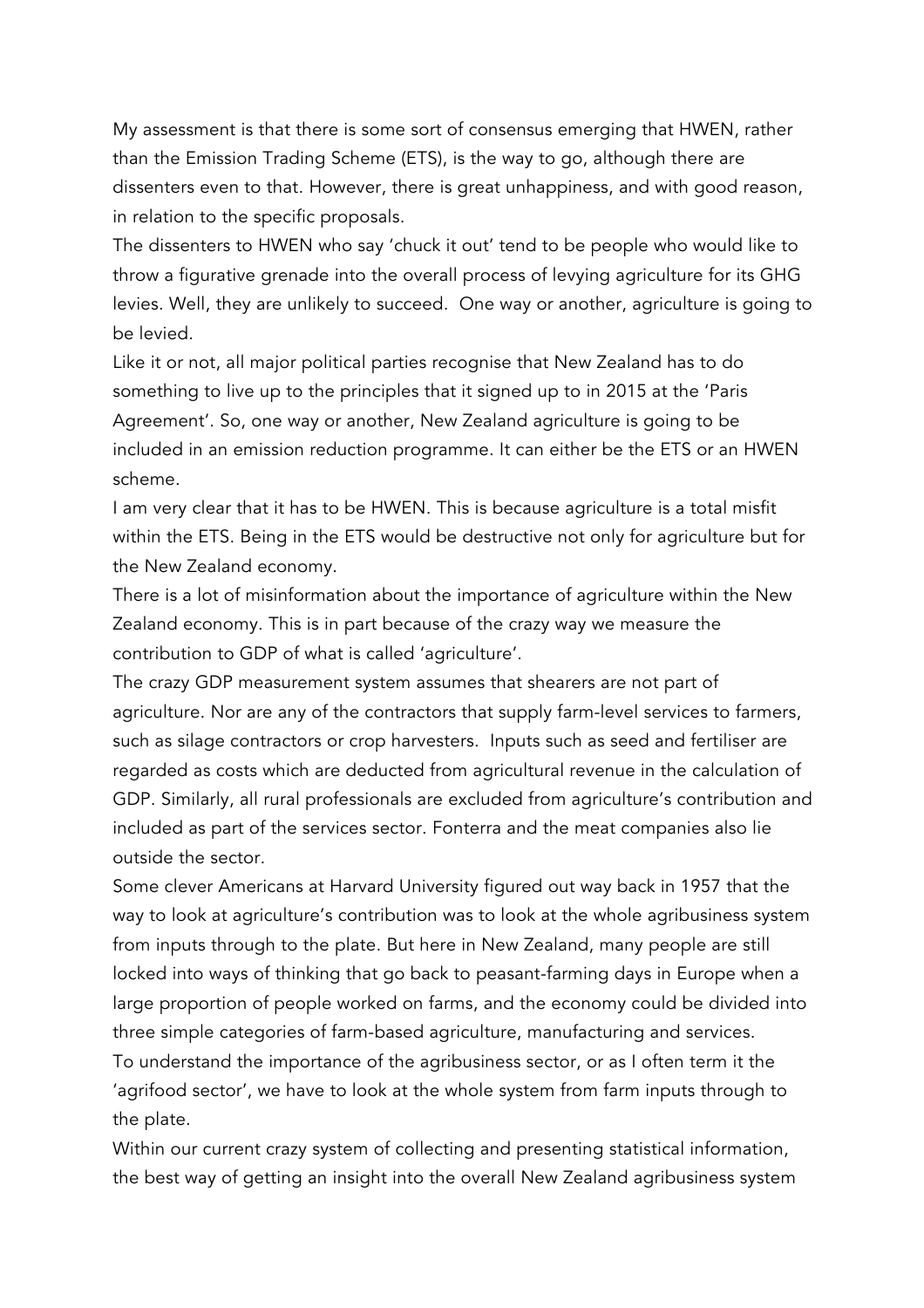is to look at exports. What we see is that primary sector exports, including forestry and fishing, total around \$50 billion per annum. Returns have been steadily increasing and now total well over 80 percent of total exports. Within this \$50 billion, more than \$30 billion comes from dairy and meat. Quite simply, our primary industries, and particularly dairy and meat, are what underpins our whole economy. These are the products that allow us to pay for vaccines, medical equipment, pharmaceuticals, fuel, computers, vehicles and machinery.

Accordingly, New Zealand needs to think very carefully before it brings in levies that destroy our economic base.

A key element of the Paris Agreement is that although we must reduce our emissions, we must do this in a way that does not threaten food production. That is very explicit and right up-front within lines 9-11 of the substantive statements that follow immediately after the preamble and definitions.

That requirement within the Paris Agreement does not let us 'off the hook' from doing something about emissions, but we have to do it without shooting ourselves in the foot, or perhaps shooting into even more important organs of the body.

That leads me to a perspective that there are fundamental principles within HWEN that almost all of us should all be able to agree with. However, I am also of the view that the current HWEN proposals are somewhat of a dog's breakfast when it comes to the specifics. A lot more work is going to be needed on those specifics to bring them into line with the fundamental principles.

So, what are the fundamental principles? There are four of them.

The first principle is that there must be a split-gas approach. Lumping things into a single-gas approach of carbon dioxide equivalence leads down a deep rabbit hole from which there is no way forward.

The second principle is that what we do must not threaten food production. That is what we signed up to in Paris. The particular value of New Zealand's pastoral production is that it is protein rich. That also happens to be why its dollar value is high. It is what people want.

The third principle is that levies on methane and nitrous need to be channelled exclusively to researching and implementing emission-reduction technologies. The aim is not to arbitrarily tax agriculture. Rather, the aim is to have the necessary funding for addressing our Paris commitments to reduce emissions within that framework of not threatening food production.

This principle of recycling of all levies is currently a proposal but it now needs to be locked in with Government.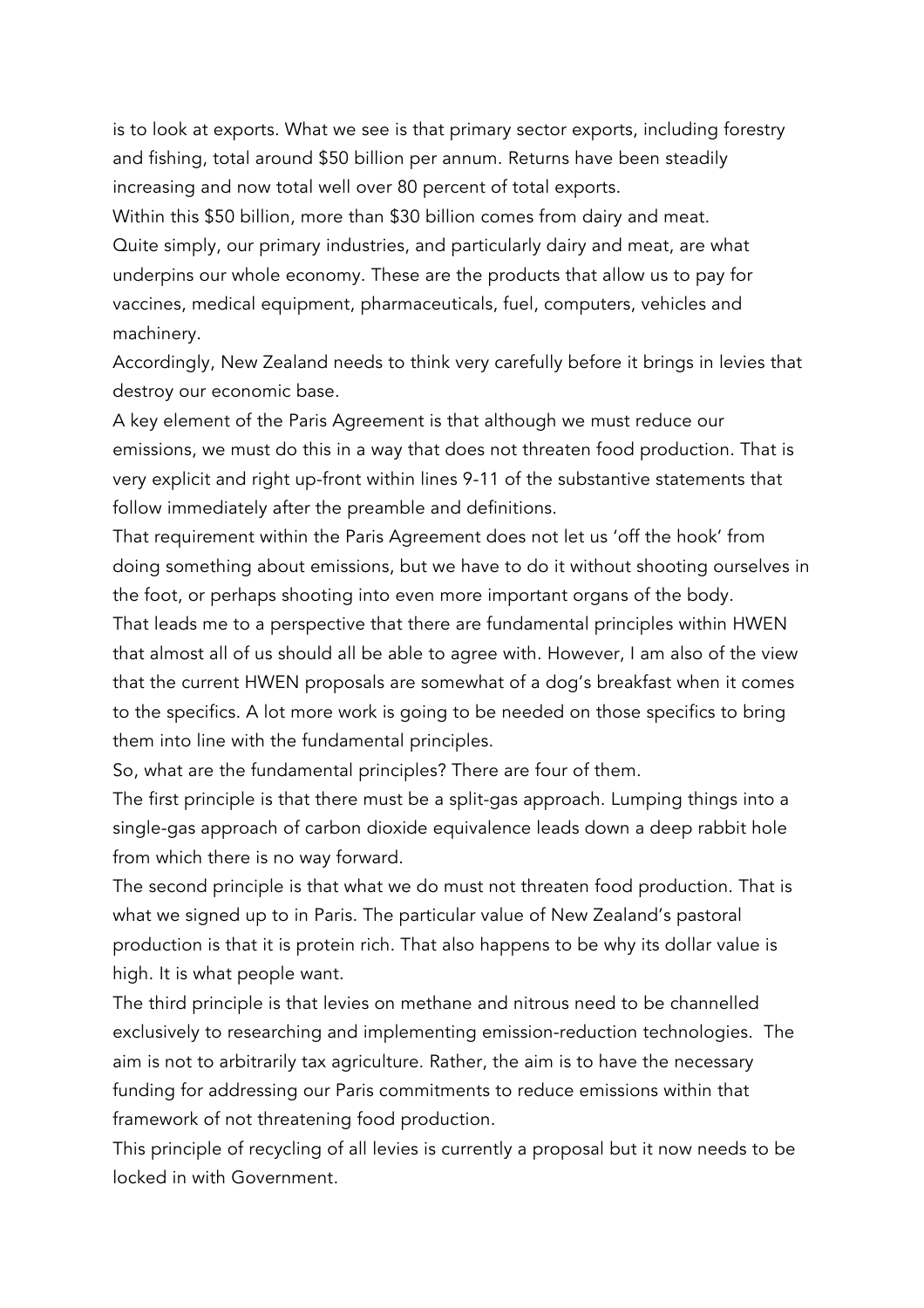The fourth principle is that HWEN needs to focus on the 'main game', which is methane and nitrous oxide. Anything to do with carbon sequestration should be handled within the ETS.

One of the problems with the specific proposals is that there is far too much emphasis on sequestration within HWEN. This drags things back into the mess of carbon dioxide equivalence and away from a genuine split-gas approach.

Currently there are anomalies within the ETS in relation to sequestration. Also, the bureaucracy associated with getting a lot of indigenous forestry into the ETS is destructive. But the answer to that is to sort out those anomalies and bureaucratic hurdles, not put forestry into HWEN.

Those sequestration issues in the ETS can be handled right here in New Zealand, without going anywhere else in the world seeking approval, as long as the ETS retains carbon-sequestration integrity.

In contrast, shifting aspects of sequestration across into HWEN simply means that instead of being issued with valuable NZUs, it becomes a case of robbing Peter Farmer to pay Paul Farmer, and with both Peter and Paul Farmer paying for lots of administration to make that happen.

What we now need to do is lock in those principles. That could mean Groundswell, for example, agreeing with HWEN that this is the path forward, and putting out a joint statement to that effect.

The next step is that HWEN needs to acknowledge that the current proposals are somewhat of a dog's breakfast, although no doubt HWEN will prefer some more polite language for that. And the following stage of getting the proposals sorted out needs to be more inclusive, with less focus from HWEN in selling the specific proposals, and more on genuine ongoing consultation with leaders from groups who are currently unhappy.

The significant group of people who are outside the tent need an invitation to work with recognition from inside the tent. This would be consistent with the meaning of He Waka Eke Noa which is that 'we are all in this together'.

One of the big things that has to happen is for HWEN to ask itself some hard questions about the amount of necessary RDE&E, with that acronym standing for research, development, extension and education, that is required for emission reduction within an industry that generates \$30 billion of export income per annum. It certainly needs to be more than the current indicative figure of \$10 million per annum.

It is this RDE&E, and the associated support of specific mitigation responses, that needs to be the focus of HWEN funding.